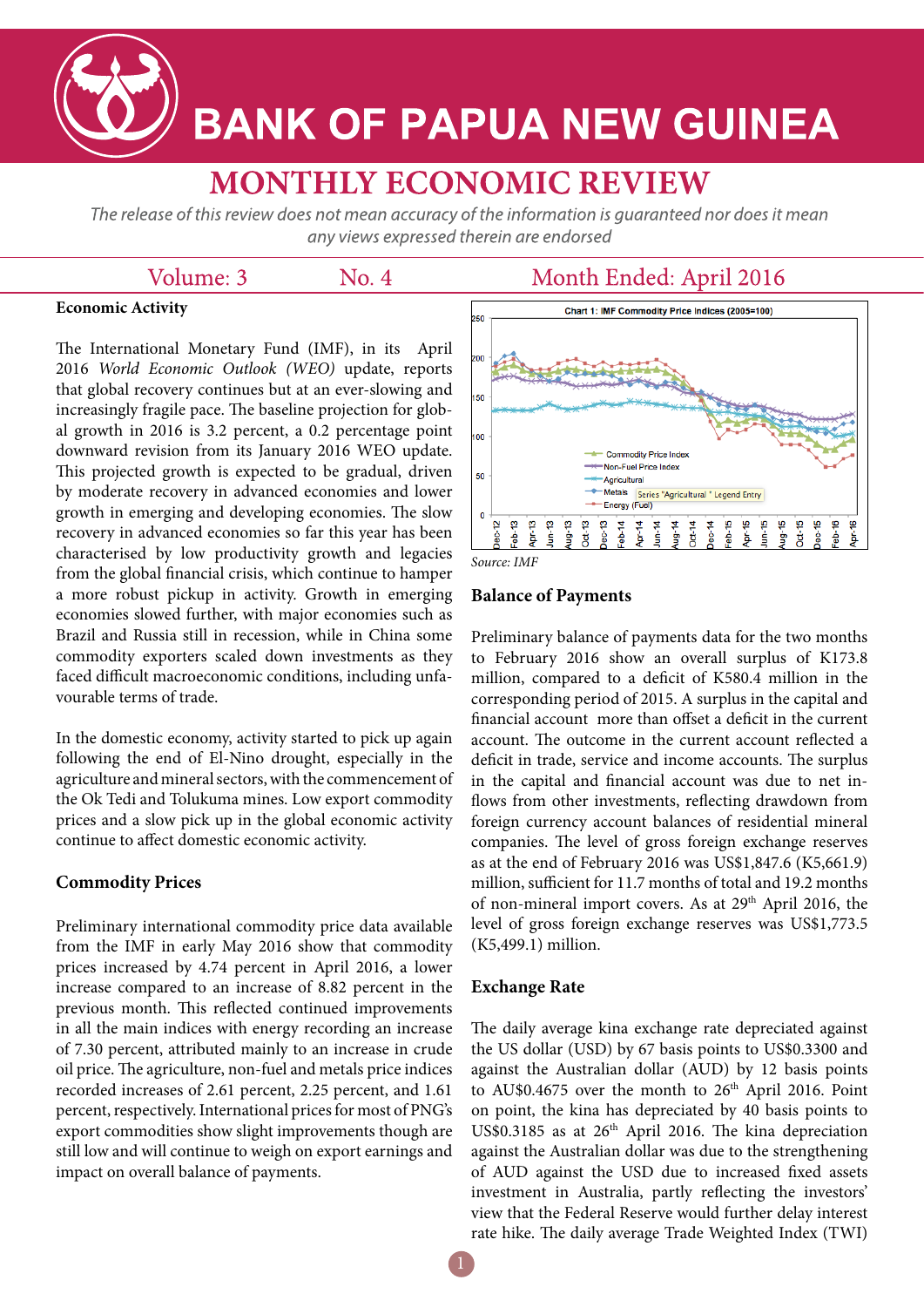decreased by 3.6 percent to 33.05 over the month to  $26<sup>th</sup>$ April, 2016, reflecting the depreciation of kina against the USD, AUD and other major currencies *(Chart 2)*.



#### **Inflation**

Annual headline Retail Price Index (RPI) to March 2016 increased by 0.8 percent compare to an increase of 5.0 percent in February 2016. This outcome was due to increases of 13.0 percent in "Medical and health care (exc. Hospital)" sub-group and 5.7 percent increase in the "Food" expenditure group. The increase in "Food" expenditure group was due to 9.9 percent increase in fruit and vegetable prices, 9.8 percent increase in cereal prices, 1.6 percent increase in meat and fish prices and 0.8 percent increase in miscellaneous items. Annual RPI ex seasonal increased by 1.6 percent, while annual RPI ex seasonal and fuel increased by 2.4 percent in March 2016, compared to an increase of 2.0 percent and 2.3 percent, respectively in February 2016. *(Chart 3)*



#### **Fiscal Operations**

Preliminary estimates of the fiscal operations of the National Government over the two months to February 2016, show an overall deficit of K405.0 million, compared to a deficit of K319.4 million in the corresponding period of 2015. This represents 0.8 percent of nominal Gross Domestic Product (GDP). Total revenue including foreign grants, in the first two months of 2016, was K976.3 million, 8.9 percent lower than in the corresponding period of 2015. This represents 8.9 percent of the budgeted revenue for 2016. The lower revenue mainly reflected lower direct taxes and non-tax receipts, which more than offset higher foreign grants and indirect tax receipts. Total expenditure in the first two months to February 2016 was K1, 381.3 million,

0.7 percent lower than in the corresponding period of 2015 and represents 10.2 percent of the budgeted appropriation for 2016. Total development expenditure in the first two months to February 2016 was K430.1 million, 6.5 percent lower than in the same period in 2015 and represents 14.3 percent of the 2016 budgeted appropriation.

#### **Domestic Interest rates & Monetary Aggregates**

Over the month to 22nd April 2016, the Central Bank Bill (CBB) rate for 28 day term declined to 1.11 from 1.16 percent. There was one auction for the 60 day term, which was offered at 2.39 percent, while Treasury bills (T-Bills) were issued under the other terms. At the T-Bill auction, interest rates for the 91-day, 182-day and 364-day terms declined to 2.77 percent, 4.75 percent and 7.70 percent from 2.80 percent, 4.76 percent and 7.71 percent, respectively. For the same period the weighted interest rates on wholesale deposits above K500, 000 generally increased. The weighted average rates for 30 day, 60 day and 90 day terms increased to 0.45 percent, 0.51 percent and 2.33 percent, respectively, from 0.18 percent, 0.50 percent and 1.67 percent, while the 180 days rate fell to 1.94 percent from 4.19 percent *(Chart 4)*. There were eight interbank deals done during the month to 22<sup>nd</sup> April 2016 totalling K379.0 million. During the same period, the Repurchased Agreement (Repo) facility was utilised once for K60.0 million, while K120.0 million was matured from pervious deals.



Broad money supply increased by 5.6 percent over the year to March 2016, compared to an increase of 6.4 percent in the corresponding period of 2015. This was driven by an increase in credit to the public non-financial corporations, mainly State Owned Enterprises (SOEs), and net claims on the Government, which outweighed declines in private sector and net foreign assets. Monetary base increased by 7.2 percent over the year to March 2016, compared to an increase of 19.7 percent in the corresponding period of 2015. This was due to increases in deposits of commercial banks at the Central Banks and currency in circulation.

Commercial bank lending extended to public non-financial corporations, other financial corporations and other resident sectors increased by K210.9 million to K11, 796.5 million between December 2015 and week-ending 22nd April 2016. This mainly reflected advances to the petroleum, mining, Government, construction, transport, retail and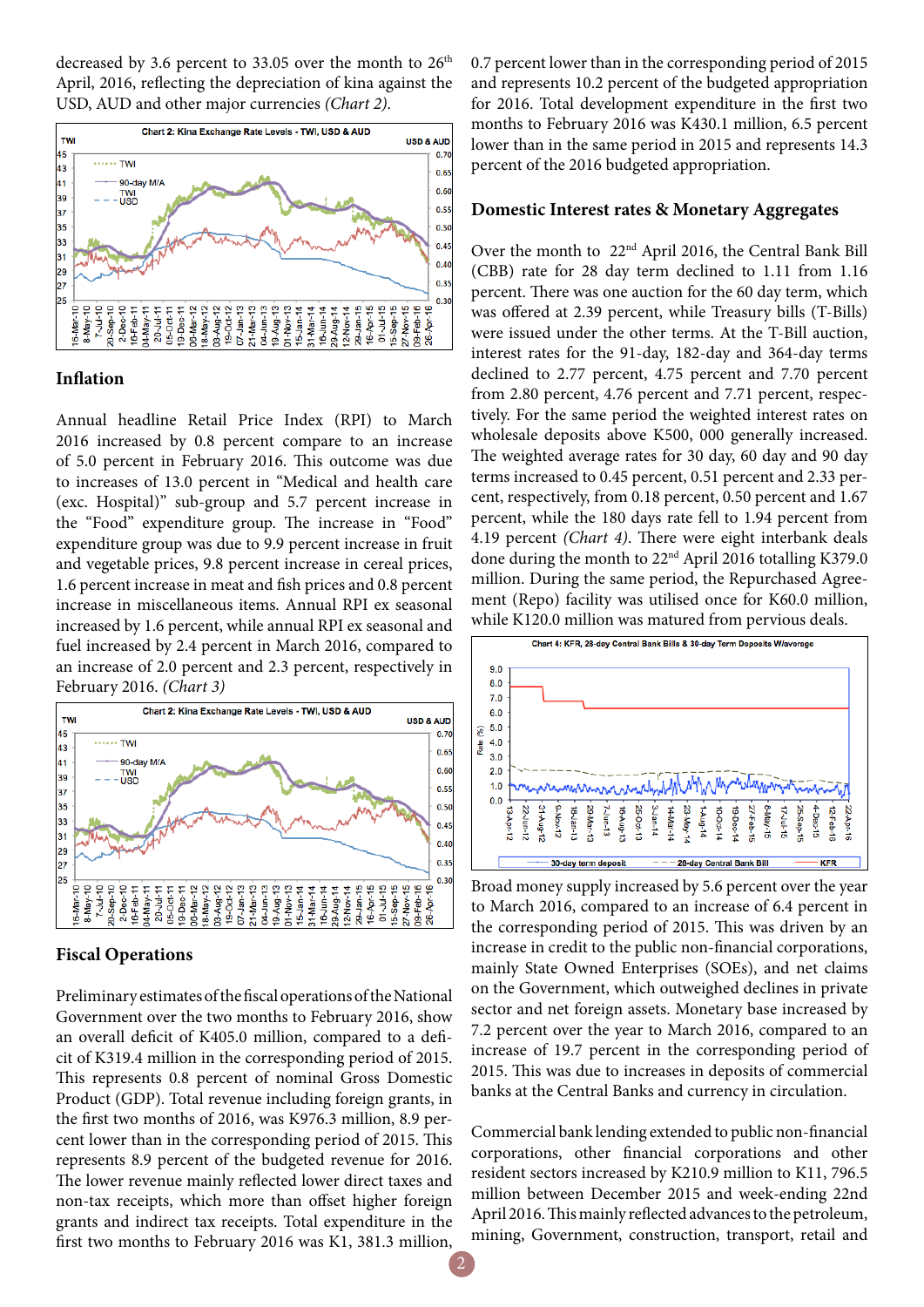wholesale and finance sectors. Over the year to 22nd April 2016, the weekly average lending by banks increased by 10.5 percent to K11,307.7 million. Total deposits at commercial banks decreased by K72.2 million to K20,349.9 million between December 2015 and week-ending 22nd April 2016, reflecting withdrawals by the petroleum, finance and transport, mining, manufacturing, Government, fisheries, agriculture and construction sectors. Over the year to 22nd April 2016, the weekly average deposits increased by 4.3 percent to K19, 854.0 million.

#### **Monetary Policy**

The Bank kept the policy signalling rate, the Kina Facility Rate (KFR), at 6.25 percent for April 2016.